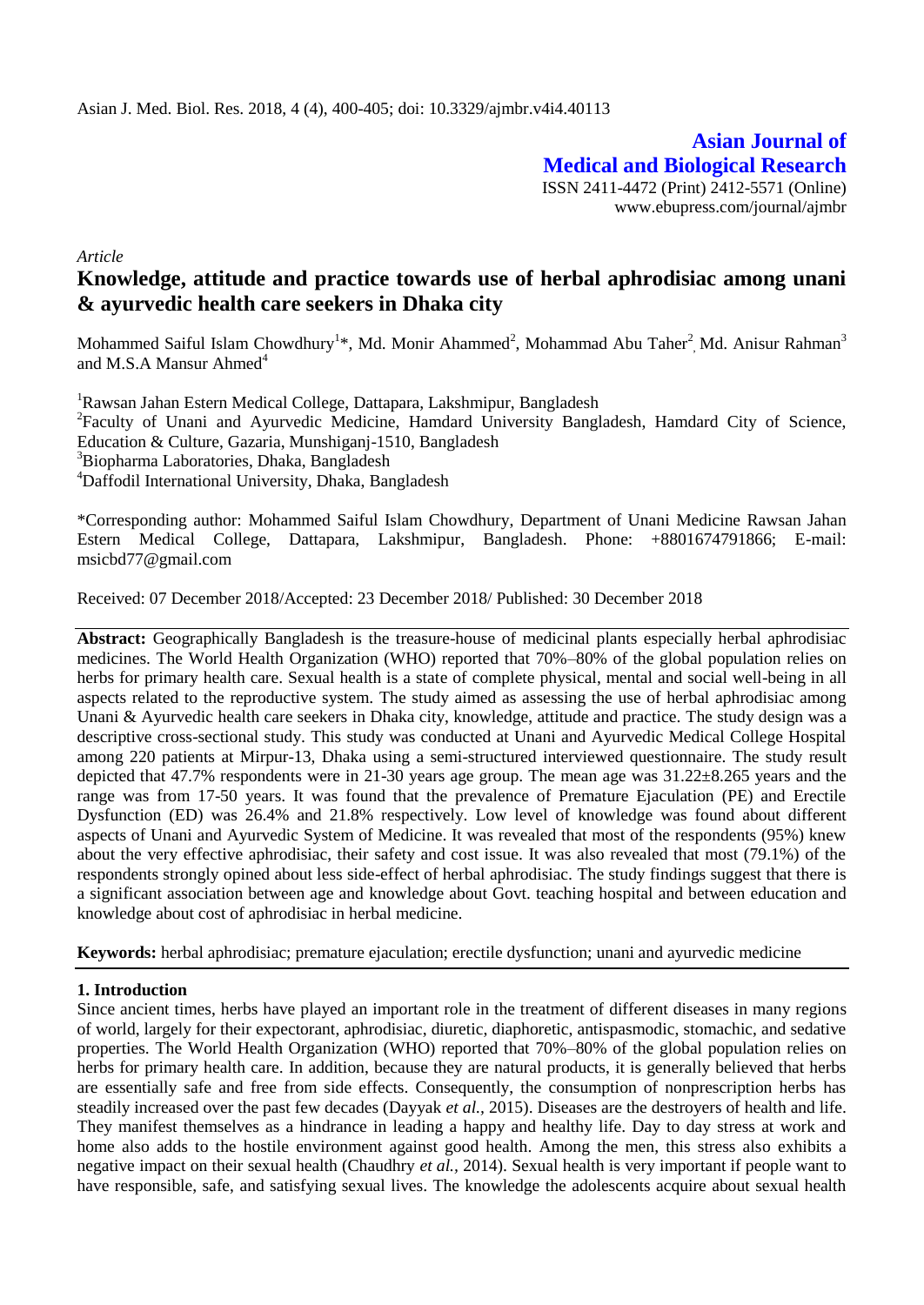during this period is an important indicator in the development of healthy sexuality. The attitudes, beliefs and myths/misconceptions these adolescents hold and the about sexuality may impair normal sexual activity leading to psychosexual health problems. Recent population-based surveys among men reveal a high prevalence psychosexual health concerns like premature ejaculation, Dhat syndrome, impotence, dissatisfaction, erectile dysfunction and nocturnal emissions. Premature ejaculation (PE) is one of the most common psychosexual disorders where myths and misconceptions of sexual health like semen loss concerns are high (Harti, 2014).

Sexual health is a state of complete physical, mental and social well-being in all aspects related to the reproductive system. Compromised sexual abilities may lead to infertility. Male sexual dysfunction (MSD) resulting in unsuccessful intercourse may adversely affect the personal and social life of the suffer couples and also contributes to infertility. MSD may be due to decreased libido, erectile dysfunction and disorders of ejaculation. A number of factors including psychological disturbances (performance anxiety, strained relationship, depression, stress, guilt and fear of sexual failure), deficiencies in sex hormones (testosterone deficiency), chronic diseases (diabetes, hypertension, atherosclerosis, venous leakage), neurological disorders (Parkinson's disease, Alzhemier's disease, spinal cord or nerve injury), side effects associated with chronic use of drugs (anti-hypertensives, central agents, psychiatric medications, antiulcer, antidepressants, anti-androgens), life style related complications (chronic alcohol abuse, cigarette smoking) and aging are known to contribute to MSD (Sharma *et al.,* 2014).

An aphrodisiac is a substance that increases sexual desire. Many foods, drinks, and behaviors have had a reputation for making sex more attainable and/or pleasurable. The name comes from Aphrodite, the Greek goddess of sexuality and love, and substances are derived from plant, animal or mineral and since the time immemorial the have been the passion of man. Men and women alike have continued to use aphrodisiacs whether or not these drugs have any scientific basis of truly improving sexual satisfaction without regards to their composition. For centuries men and women have attempted to enhance their sexual experiences with a variety of chemicals. There is a rich history in all cultures of using substances derived from plants and animals, as well as synthetic materials, to change the sexual experience. Aphrodisiac can be classified by their mode of action into three types, those that can increase libido, potency or sexual pleasure (Bello, 2015).

Aphrodisiacs can be classified according to their effects when consumed or administered. Aphrodisiacs can have psychological effects, thereby increasing sexual desire and pleasure through hallucinogenic properties or other mood stimulating properties. Aphrodisiacs can also act physiologically, enhancing erection through hormonal changes, increased blood flow, and smooth muscle-relaxing properties. Sexual enhancer advertisements and other popular cultural depictions therefore participate in putting the spotlight on the performing penis as integral to masculinity. Sexual enhancers thus becomes a pill not only to repair, but also to enhance or improve, both erectile functioning and masculinity. Sex, does not occur merely between the individual partners directly involved, instead sex occurs within a broader social and cultural context, with implications for prestige, status, and reputation. In summary, aphrodisiacs have now become a means to enhancing a person's self-image (Sankar, 2001).

The study on knowledge, attitude and practice towards use of herbal aphrodisiac among Unani and Ayurvedic healthcare seekers will find out the knowledge, attitude and practice among patients towards herbal aphrodisiac. It will also find out the awareness and acceptance of the patients about the Unani and Ayurvedic Health Care Services. It is expected that the findings of the study will provide information that will lead toward a comprehensive strategy for the betterment of ailing people of Bangladesh at both govt. and NGO levels.

#### **2. Materials and Methods**

The study design was a descriptive cross-sectional study. This study was conducted at Unani and Ayurvedic Medical College Hospital at Mirpur-13, Dhaka. The study was conducted from January to April 2017. Sample population of this study was patients attending in Out Patient Department (OPD) of Unani and Ayurvedic Medical College Hospital, Mirpur, Dhaka. The age of patient attending at OPD were 17-50 with both sexes and who was willing to participate in the study were included in the study. Patients who are mentally sound too. Sample size of this dissertation proposal was calculated with 95% significance level. P is considered 50% since the data or similar finding of the population that were not available  $[n = (z2p^*q/d2)^*DE]$ . A total of 220 patients were selected randomly and interviewed using PPS method. Structured questionnaire were developed for face to face interview. Data of this study were managed and analyzed through SPSS version 16 and Stata 8.0 version. Data management and analysis was included entry and entry verification, cleaning and processing of data, coding and code transfer, development of analysis plan, analysis program development & program running and report generation. Ethical clearance was approved by the ethical review committee of the Daffodil International University, Dhaka.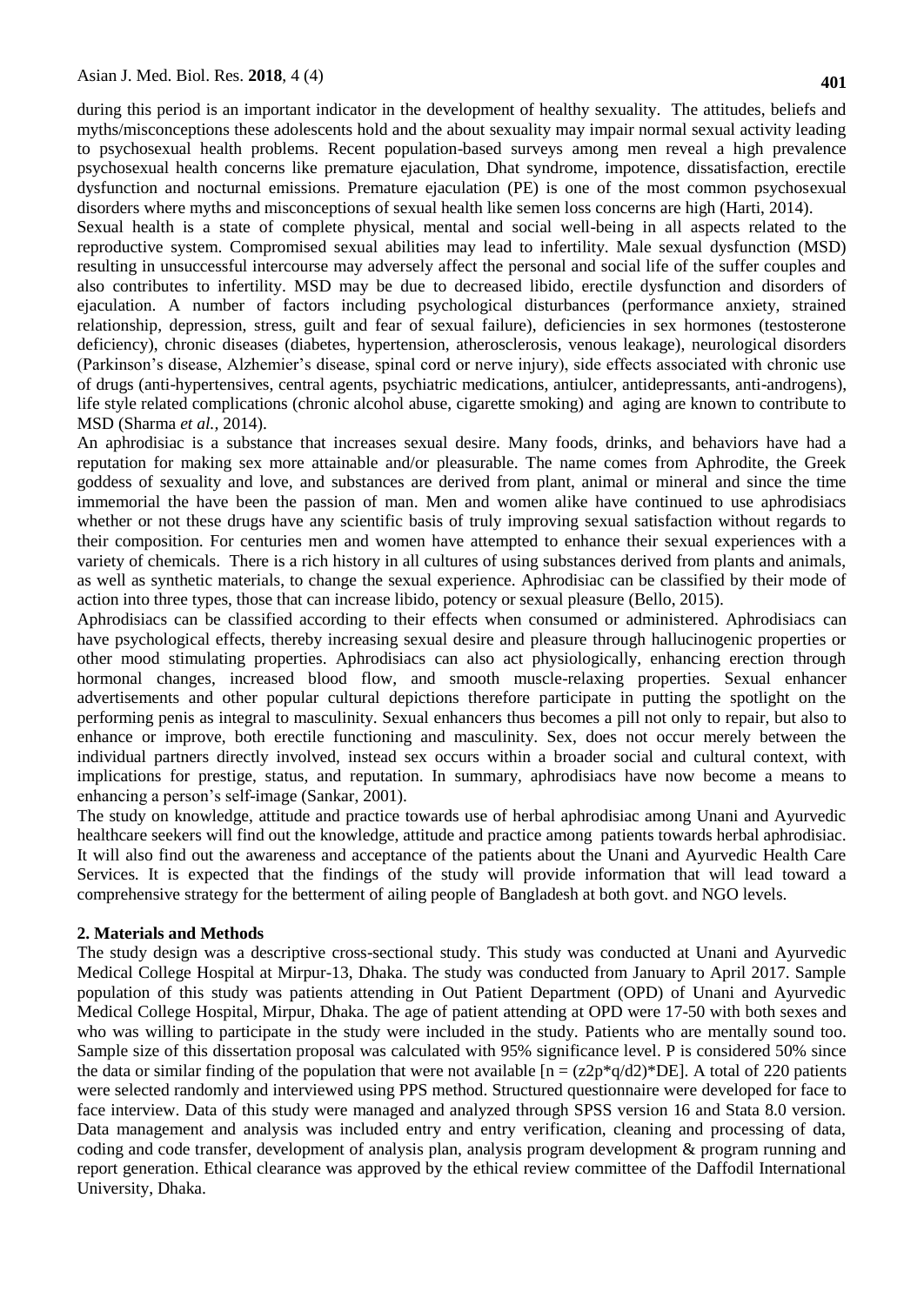# **3. Results**

#### **3.1. Age of the respondent**

Table-1 shows that the respondents were divided in to 4 groups. It was also found that Mean±SD (years) was 31.22±8.265 and the range was 17-50 years. Most of the respondents were in the age group of 21-30 years and their percentage was 47.729% of the respondents were in the age group of 31-40 years, 13.6% in the age group 41 years & above. A little 9.5% respondent was in the age group of up to 20 years.

## **3.2. Gender of the respondent**

It was found that 184 (83.6%) respondents were 'male' and 36 (16.4%) was 'female'.

## **3.3. Religion of the respondent**

Study findings shows that most (92.7%) of the respondents were 'Islam' by religion and 16 (7.3%) was 'Hinduism' by religion, showing the lowest percentage.

## **3.4. Education of the respondent**

According to educational qualification, 86 (39.1%) respondents had 'graduate' level of education, showing the highest percentage. Followed by 73 (33.2%), 23 (10.5%), 20 (9.1%) and 18 (8.2%) was 'Higher secondary', 'Illiterate', 'Secondary' and 'primary' level of education respectively.

## **3.5. Occupation of the respondent**

It was found that 81 (36.8%) respondents were 'service' by occupation, showing the highest percentage. Followed by 72 (32.7%) was 'Business', 35 (15.9%) was 'Others', 24 (10.9%) was 'House wife' and 8 (3.6%) respondents were 'Day laborer' by occupation, showing the lowest percentage.

## **3.6. Income of the respondent**

The study population was divided into 5 income level group. In terms of personal income, the study revealed that 61 (30.8%) respondents were in 'Tk. 15001-25000' income level group, showing the highest percentage. Followed by 47 (23.7%) was in 'Tk. 35001-45000' income level group, 46 (23.2%) was in 'Tk. 25001-35000' income level group, 34 (17.2%) was in up to 'Tk. 15000' income level group and 10 (5.1%) respondents were in 'Tk. 45001 and above income level group, showing the lowest percentage. It was also found that Mean±SD (Tk.) was 27823.23±11714.630 and the range was Tk. 5000-50000.

#### **3.7. Disease related issues**

Table-2 shows that 26.4% respondents had 'Premature ejaculation' problem, showing the highest percentage. Followed by 21.8% Erectile dysfuction, 7.7% Low libido, 5.9% Leucorrhea, 4.1% Loss of libido, 2.3% Polyuria with burning, 1.4% Loss of sensation and 0.9% respondents had Short sexual duration problem showing the lowest percentage. It was found that majority of the respondents (70.0%) had same disease before, showing the highest percentage and 30% did not have same disease before.

According to pattern of physician half of the respondents (50%) received treatment from 'Homeopathy doctor', showing the highest percentage. Followed by 34.4% received treatment from 'Allopathic doctor', 9.7% from 'Ayurvedic doctor', 4.5% from 'Unani doctor' and 1.3% respondents received treatment from 'Pharmacy man', showing lowest percentage.

# **3.8. Knowledge related issues**

Table-3 shows that most of the respondents (89.5%) did not know about the degree level education for herbal medicine, showing the highest percentage and 23 (10.5%) knew there is an arrangement of degree level education for herbal medicine. It was found that most of the respondents (91.9%) did not know the name of the university showing the highest percentage and 8.1% knew it was Dhaka University. It showed that most of the respondents (95%) knew about the very effective aphrodisiac in herbal medicine, showing the highest percentage and 5% did not know about the very effective aphrodisiac in herbal medicine. According to the knowledge about safety of aphrodisiac in herbal medicine 100% said they are safe. It was found that knowledge about cost of aphrodisiac in herbal medicine 100% said they are costly.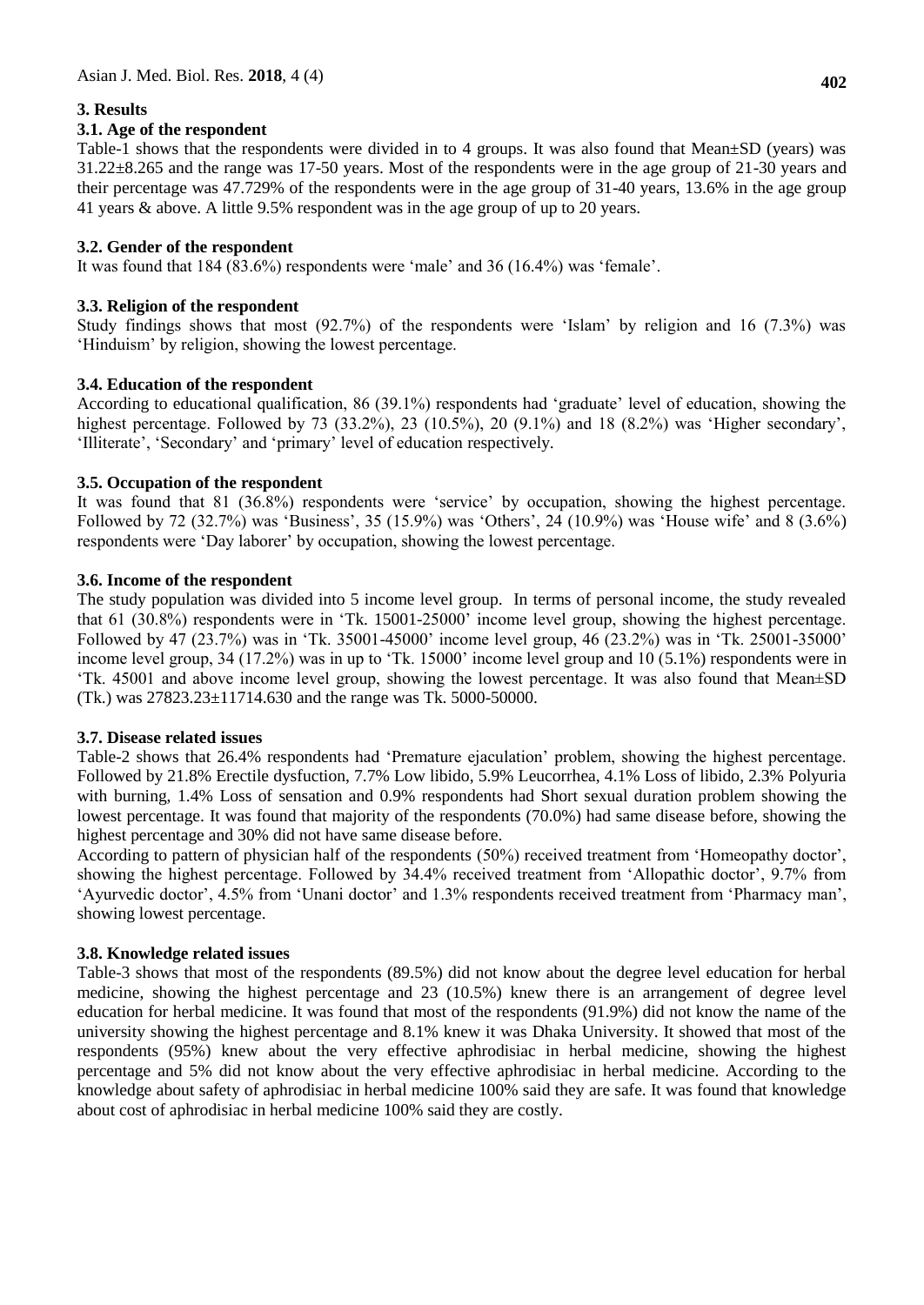|                        |                 | Age groups   |                 |                  |               |  |
|------------------------|-----------------|--------------|-----------------|------------------|---------------|--|
| <b>Parameters</b>      |                 | Up to $20y$  | $21-30y$        | $31 - 40$        | $\geq$ 41 y   |  |
|                        |                 | 21(9.5)      | 105(47.7)       | 64(29.1)         | 30(13.6)      |  |
| <b>Sex</b>             | Male            | Female       |                 |                  |               |  |
|                        | 184 (83.6%)     | $36(16.4\%)$ |                 |                  |               |  |
| Religion               | <b>Muslim</b>   | Hindu        |                 |                  |               |  |
|                        | 204 (92.7%)     | $16(7.3\%)$  |                 |                  |               |  |
| Educational            | Illiterate      | Primary      | Secondary       | Higher secondary | Graduate      |  |
| qualification          | 23 (10.5%)      | 18 (8.2%)    | $20(9.1\%)$     | 73 (33.2%)       | 86 (39.1%)    |  |
| Occupation             | House wife      | Service      | <b>Business</b> | Day laborer      | Others        |  |
|                        | 24 (10.9%)      | 81 (36.8%)   | 72 (32.7%)      | $8(3.6\%)$       | 35 (15.9%)    |  |
| Monthly fam.<br>income | Up to Tk. 15000 | Tk. 15001-   | Tk. 25001-      | Tk. 35001-45000  | Tk. 45001 and |  |
|                        |                 | 25000        | 35000           |                  | above         |  |
|                        | 34 (17.2)       | 61(30.8)     | 46(23.2)        | 47 (23.7)        | 10(5.1)       |  |

**Table 1. Distribution of the respondents by Socio-demographic and socio-economic characteristics (n=220).**

**Table 2. Distribution of the respondents by disease pattern and care seeking behavior for herbal aphrodisiac drugs.**

| <b>Variables</b>                            | Frequency $(n=220)$ | Percentage (%) |  |  |
|---------------------------------------------|---------------------|----------------|--|--|
| Disease pattern distribution                |                     |                |  |  |
| Erectile dysfunction                        | 48                  | 21.8           |  |  |
| Loss of libido                              | 9                   | 4.1            |  |  |
| Loss of sensation                           | 3                   | 1.4            |  |  |
| Low libido                                  | 17                  | 7.8            |  |  |
| Polyuria with burning                       | 5                   | 2.3            |  |  |
| Female frigidity                            | 13                  | 5.9            |  |  |
| Premature ejaculation                       | 58                  | 26.4           |  |  |
| Short sexual duration                       | 2                   | .9             |  |  |
| Having same disease before                  |                     |                |  |  |
| <b>Yes</b>                                  | 154                 | 70.0           |  |  |
| No                                          | 66                  | 30.0           |  |  |
| Treatment received for same disease (n=154) |                     |                |  |  |
| Ayurvedic doctor                            | 15                  | 9.7            |  |  |
| Unani doctor                                | 7                   | 4.5            |  |  |
| Allopathic doctor                           | 53                  | 34.4           |  |  |
| Homeopathy doctor                           | 77                  | 50.0           |  |  |
| Pharmacy man                                | 2                   | 1.3            |  |  |

**Table 3. Distribution of the respondents by knowledge about degree level education, university, herbal medicine department and company name.**

| <b>Variables</b>                                            | Frequency $(n=220)$      | Percentage $(\% )$ |  |  |  |
|-------------------------------------------------------------|--------------------------|--------------------|--|--|--|
| Knowledge about degree level education for herbal medicine  |                          |                    |  |  |  |
| Yes                                                         | 23                       | 10.5               |  |  |  |
| N <sub>0</sub>                                              | 197                      | 89.5               |  |  |  |
| Knowledge about university name                             |                          |                    |  |  |  |
| <b>Yes</b>                                                  | 18 (University of Dhaka) | 8.1                |  |  |  |
| N <sub>0</sub>                                              | 202                      | 91.9               |  |  |  |
| Knowledge about the very effective aphrodisiac in           |                          |                    |  |  |  |
| herbal medicine                                             |                          |                    |  |  |  |
| <b>Yes</b>                                                  | 209                      | 95.0               |  |  |  |
| N <sub>0</sub>                                              | 11                       | 5.0                |  |  |  |
| Knowledge about safety of aphrodisiac in herbal<br>medicine |                          |                    |  |  |  |
| It is safe                                                  | 220                      | 100.0              |  |  |  |
| Knowledge about cost of aphrodisiac in herbal<br>medicine   |                          |                    |  |  |  |
| It is costly                                                | 220                      | 100.0              |  |  |  |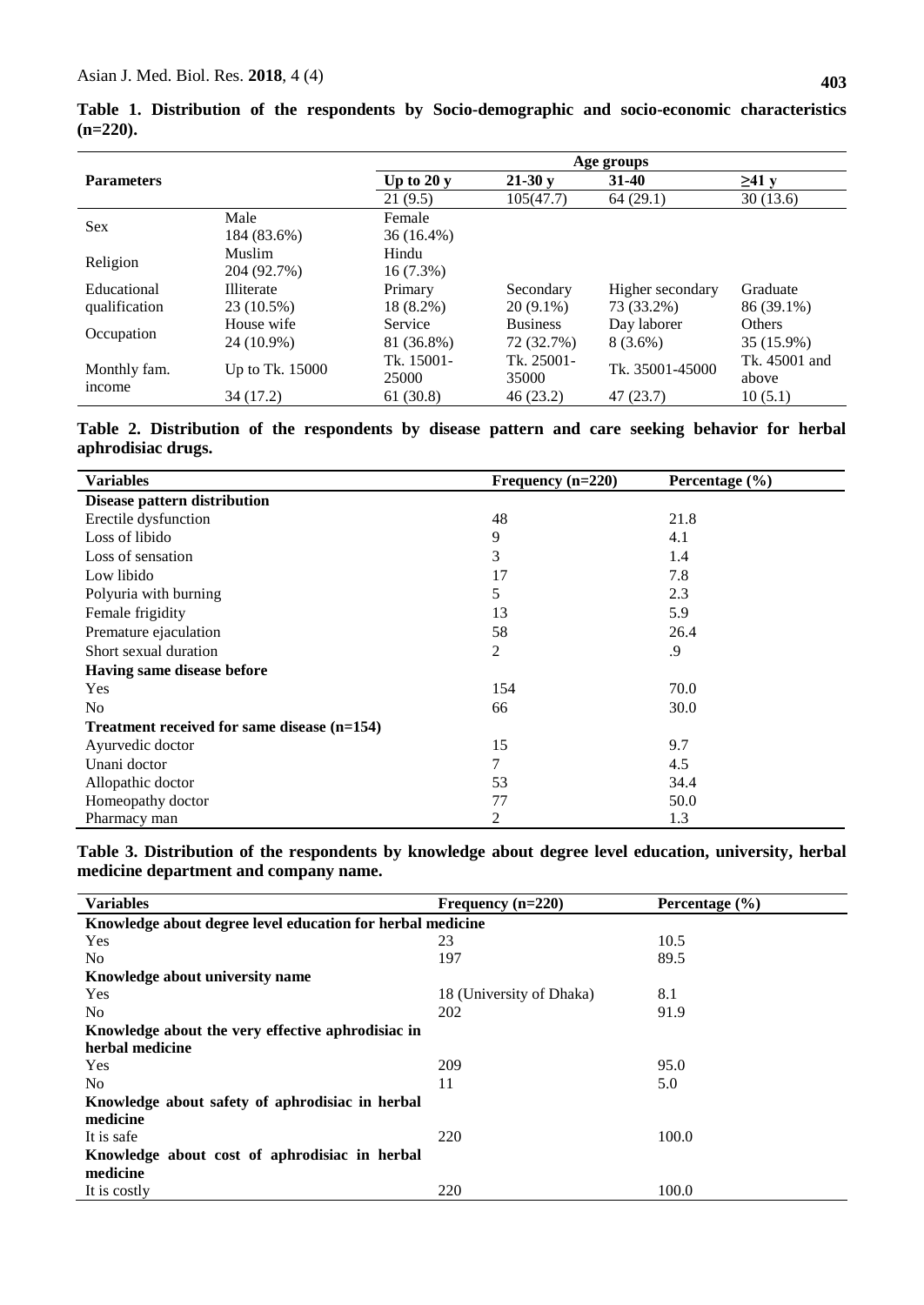# **4. Discussion**

Regarding the age of the respondents, present study found that the maximum of them (47.7%) were between 21- 30 years old. On the other hand 29.1% was between 31-40 years and 13.6% was 41 years and above. It seems that 9.5% respondents of present study belong to age limit up to 20 years. (Table 1). Bello and Jibrin (2015) and Kalra *et al.* (2015) found that the maximum of the respondents' age limit was 21-30 years and 18-30 years respectively which is consistent with the present study. It was also found that the Mean±SD (years) was 31.22±8.265 (Table 1). Akinloye and Yinusa (2015) found that the Mean±SD (years) was 32±2.4 which is also consistent with the present study.

It was found that 83.6% respondents were 'male' and 16.4% was 'female' (Table 1). Mitha *et al*. (2013) found that out of 256 respondents, 92 (35.9%) were male while 164 (64.1%) were female. This differences indicates that the users of Complementary and Alternative Medicine (CAM)/Unani and Ayurvedic health care seeks' male and female ratio may vary depending on country, urban, rural background and educational level as well.

According to religion the present found that most (92.7%) of the respondents were 'Islam' by religion and 16 (7.3%) was 'Hinduism' (Table 1). It indicates about the real national scenario Hindu vs Muslim ratio of the country. On the other hand regarding educational background it was found that only 10.5% respondent was illiterate and rest of the respondent was 86 (39.1%), 73 (33.2%), 20 (9.1%) and 18 (8.2%) was 'Graduate' 'Higher secondary', 'Secondary' and 'primary' level of education respectively (Table 1). It indicates real phenomena that illiteracy is always low in urban area of the country.

It was revealed that among the respondents maximum of them 82 (37.3%) had 'Tk. 35001-45000' monthly family income. On the other hand 56 (25.5%) had 'Tk. 25001-35000', 47 (21.4%) had 'Tk. 15001-25000', 20 (9.1%) had 'Tk. 45001 and above' and 15 (6.8%) respondents had up to 'Tk. 15000 monthly family income. It was also revealed that Mean $\pm$ SD (Tk.) was 33750.00 $\pm$ 11582.787 and the range was Tk. 15000-80000. The economic situation of the respondents indicates the present socio-economic condition of the country.

Table 2 shows that 26.4% respondents had 'Premature ejaculation' problem, showing the highest percentage. Followed by 21.8% Erectile dysfuction, 7.8% Low libido, 5.9% Female frigidity, 4.1% Loss of libido, 2.3% Polyuria with burning, 1.4% Loss of sensation and 0.9% respondents Short sexual duration problem showing the lowest percentage. It was found that majority of the respondents 70.0% had same disease before, showing the highest percentage and 30% did not have same disease before. According to pattern of physician half of the respondents 50% received treatment from 'Homeopathy doctor', showing the highest percentage. Followed by 34.4% received treatment from 'Allopathic doctor', 9.7% from 'Ayurvedic doctor', 4.5% from 'Unani doctor' and 1.3% respondents received treatment from 'Pharmacy man', showing lowest percentage. Kalra *et al.,* (2013) found that Premature ejaculation was the most common sexual dysfunction seen in the respondents and Suleiman *et al.*, (2016) found that the most common men's health complication reported by pharmacist was erectile dysfunction  $(n=12, 22.6%)$  which are consistent with the present study.

It was found that 70.0% respondents had same disease before and 50% received treatment from 'Homeopathy doctor'. On the other hand 34.4% received treatment from 'Allopathic doctor', 9.7% from 'Ayurvedic doctor', 4.5% from 'Unani doctor' and 1.3% respondents received treatment from 'Pharmacy man' (Table 3). It indicates that patients tried to get treatment from Homeopathic doctor first due to low cost and then to Allopathic doctor due availability of doctors and medicines. Usually patients go to the Unani and Ayurvedic doctors as a third options as well as last options. Most of the respondents perceived that pharmacists are not currently authorized to dispense such remedies, did not receive any additional training related to such preparations and have limited access to information regarding herbal medicine. (Gelayee *et al.,* 2017)

It was revealed that 89.5% respondent did not know about the degree level education for herbal medicine and 10.5% knew there is an arrangement of degree level education for herbal medicine. It was also found that most of the respondents (91.3%) did not know the name of the university that provides degree level education in Bangladesh. and only 10.5% knew it was Dhaka University (Table-3). It indicates that as a new modality of medical care of government people may be unknown about education level and university name for Unani and Ayurvedic graduate level education.

# **5. Conclusions**

- The present study found that the Mean age of the study population was  $31.22\pm8.265$ .
- Knowledge about efficacy of herbal aphrodisiac was found well and better among respondents. Most of the respondents strongly agreed that the side-effects of herbal aphrodisiac is less.
- Source of knowledge regarding herbal aphrodisiac was mainly from doctors and health workers.
- Significant association was found between age and use of herbal aphrodisiac.